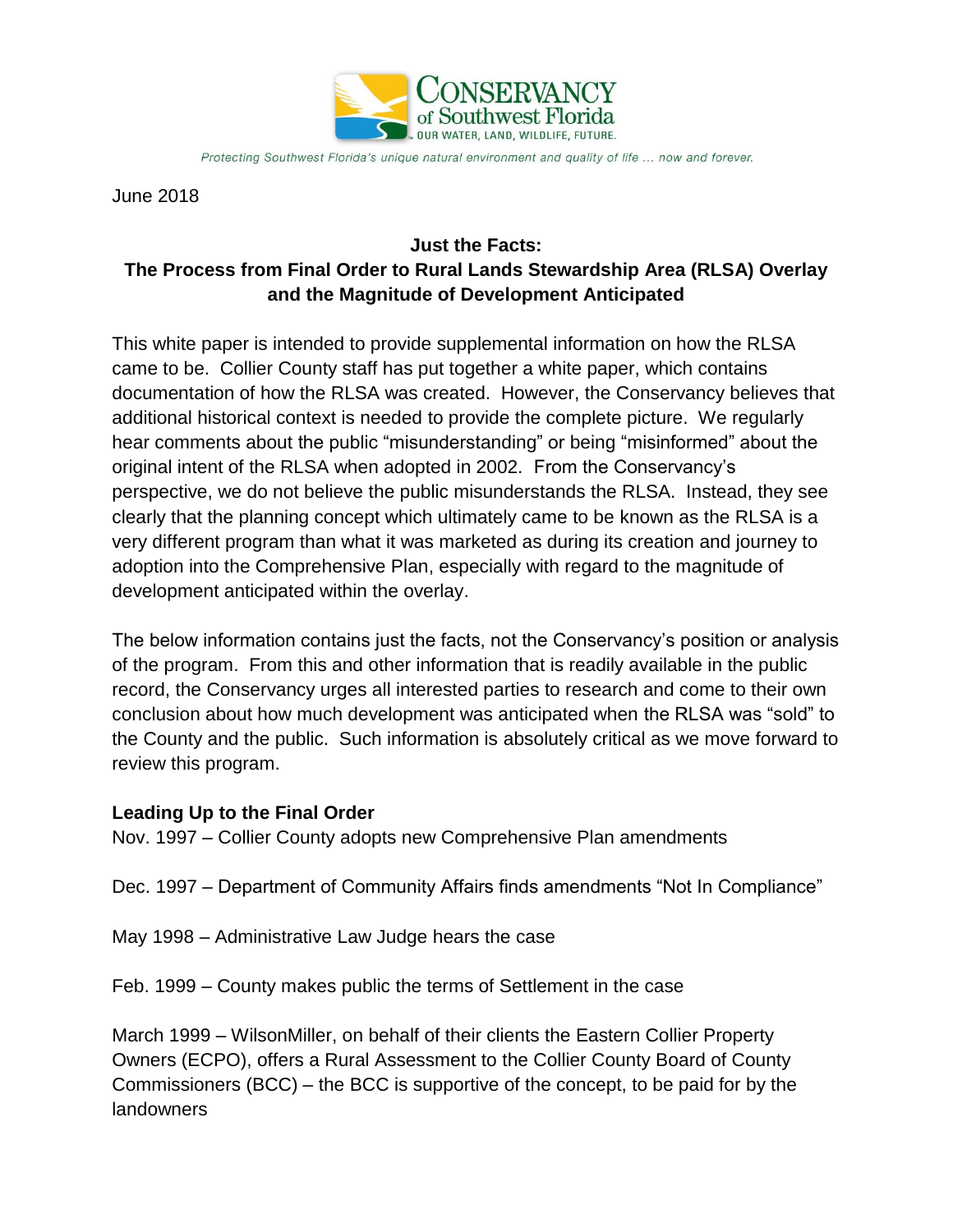June 1999 –Governor and Cabinet issue the Final Order *(Above information from BCC Workshop Agenda Packet 9-26-2001 p. 13)*

#### **Final Order AC-99-002 Issued by Governor and Cabinet**

Directed Collier County to conduct a Rural and Agricultural Assessment to:

- 1. Protect prime agricultural lands.
- 2. Direct incompatible uses away from wetland and upland habitat, in order to protect water resources and listed species.
- 3. Create mechanisms to allow for appropriate conversion of agricultural lands to other uses while avoiding sprawl.

*(AC-99-002)*

### **The Collier County Rural and Agricultural Area Assessment**

The County divided the areas to be addressed in the Final Order. The Immokalee Study Area, now known as the Rural Lands Stewardship Area (RLSA), contained approximately 195,000 acres.

The Rural Fringe Mixed-Use District (RFMUD) contained approximately 73,000 acres.

One of the major stated concerns motivating these planning efforts was to create an avenue that would avoid an ultimate build-out in the rural areas at the baseline zoning of 1 unit per 5 acres (commonly referred to as ranchettes).

Interestingly, the data gathered during the process did not find that the Immokalee Study Area was threatened by land use conversion or intensification to residential:

"The Immokalee Study Area has experienced minimal changes since 1985. There has been no significant agricultural land converted to nonagricultural uses, population growth has been minimal, and urban growth pressures have had no impact on the land. Only 3% of the land area has been converted from natural vegetation to agriculture since 1985. The vast majority of the area is used for agricultural purposes, ranging from row crop production and citrus cultivation to cattle grazing. An analysis of parcel size shows that the entire study area contains only 138 parcels of 40 acres of less. This indicates that subdivision of land or conversion to urban use in not occurring."

*(BCC Agenda Packet, 6-12-02, packet p. 51.)*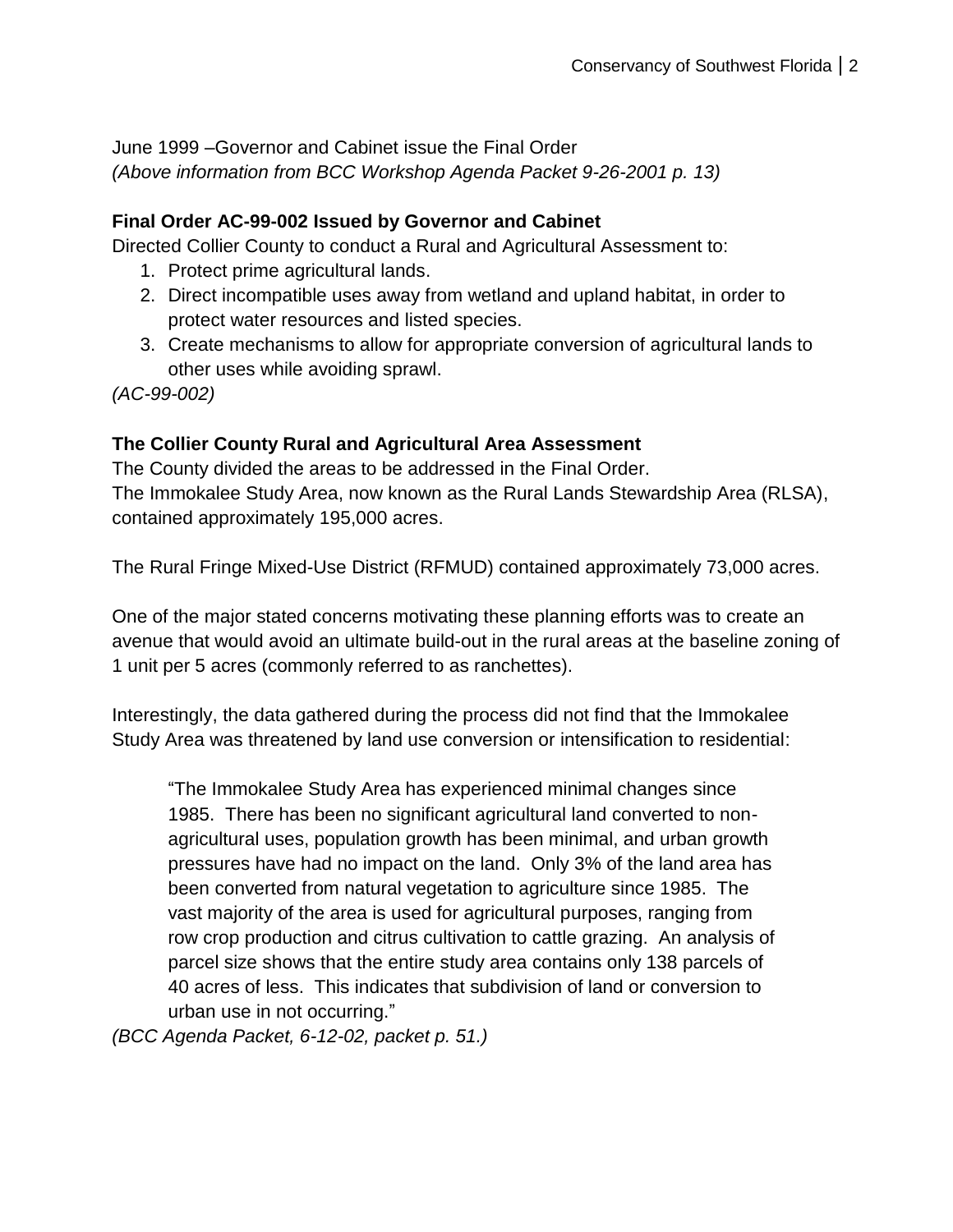However, everyone agreed a long-term planning solution to disincentivize ranchettes was important.

### **The Immokalee Study Area**

The BCC created the Rural Lands Oversight Committee in October 1999, and their first meeting was in November 1999.

*(BCC 9-26-01 Workshop Packet pdf p. 52)*

The Conservancy served on the Committee.

During the course of their existence, the Committee met 33 times at advertised public meetings.

*(October 11, 2002 County Memo contained in the CCPC adoption hearing packet, CCPC Item 7.I, p.2)*

While WilsonMiller first went public with their offer to do the work on behalf of the Eastern Collier Property Owners in March 1999 (BCC Workshop Agenda Packet 9-26- 2001 p. 13), it was not until January 2000 that the BCC, with the unanimous support of the Committee, voted to endorse the WilsonMiller Scope of Services (BCC Agenda Packet 1-11-00). Such action was not without controversy. The BCC and public were assured by Alan Reynolds of WilsonMiller that all parts on their work would be in the public process.

*(per Alan Reynolds 1-11-00 BCC transcripts p. 94-95)*

# **The WilsonMiller/ECPO Scope of Services**

Stage 1:

Collection of data

Stage 2:

Design alternative development scenarios

Stage 3:

Testing alternatives

Stage 4:

Draft Comp Plan Amendment *(BCC Executive Summary from 1-11-00, item 8(A)6 for full scope)*

# **The Process**

The Final Order required the Rural and Agricultural Assessment to be a very public process.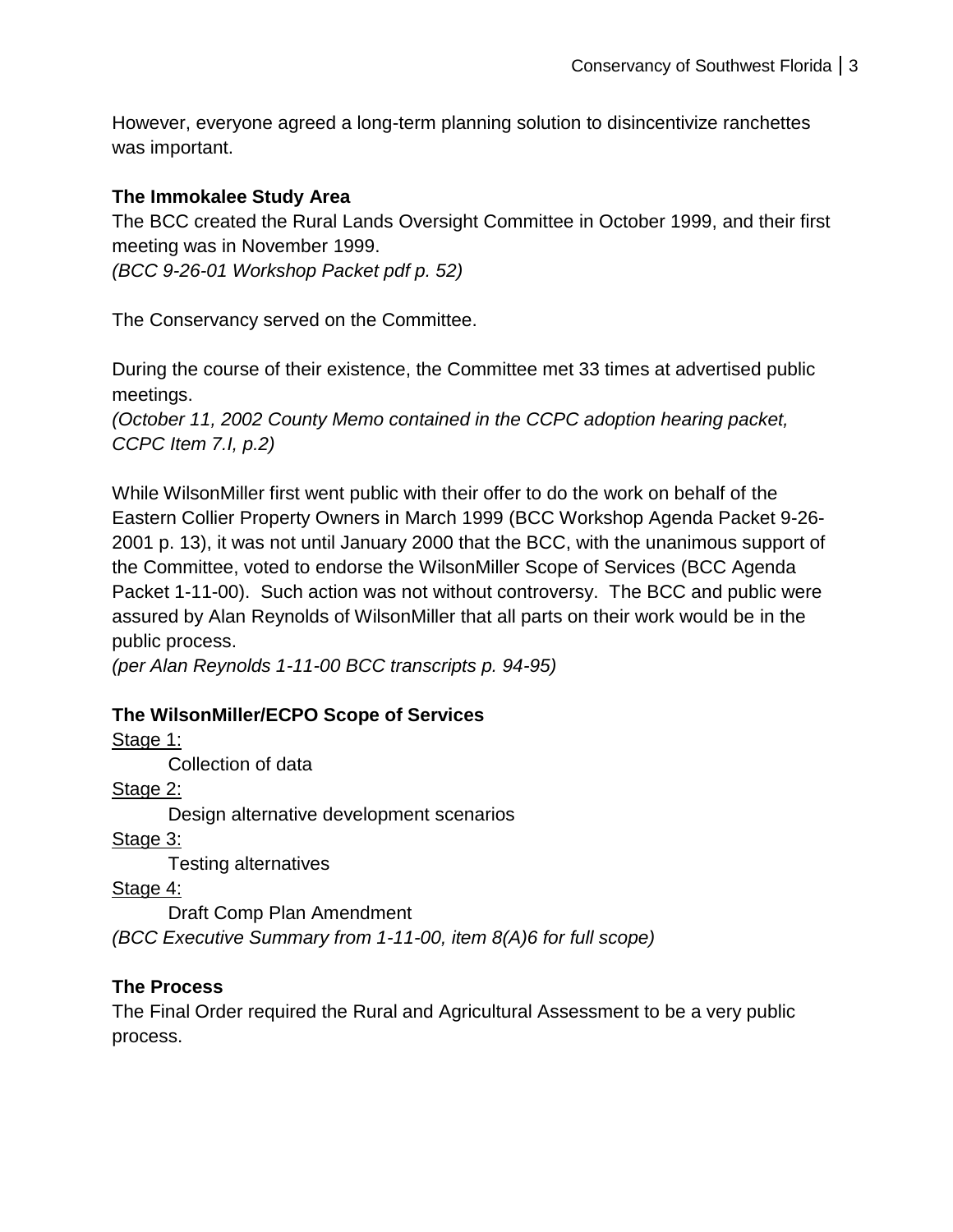According to the WilsonMiller Stage 1 Report:

"The professional consulting team was led by WilsonMiller, Inc, and included certified planners, ecologists, biologists, GIS experts, economists, agricultural experts, civil engineers, landscape architects, water resource specialists and transportation planners. The Collier County staff served as process facilitators, coordinated public input and provided technical support. A Technical Advisory Committee (TAC) consisted of nine state and federal agencies coordinated by the Department of Community Affairs and provided periodic reviews and comments on technical work and study processes. Experts from a variety of fields were invited to provide testimony and input during the study process."

"The BCC established the Rural Lands Assessment Area Oversight Committee (Committee) with a diversified membership representing all aspects of the community including business, agricultural, environmental, and civic interests."

*(Both above quotes from BCC Agenda Packet, 6-12-02, p. 44.)*

#### **Immokalee Study Area Stage 1 Report**

The first step taken by WilsonMiller was to collection data. This was done in conjunction with Committee meetings, open to the public and with public participation as a hallmark.

Data included:

- Land cover/land use
- Listed species
- Water resources
- Traffic

GIS mapping done Used best available science for the year 2000 (Immokalee Study Area Stage 1 Report. Created by WilsonMiller. 2000. Appendix E.)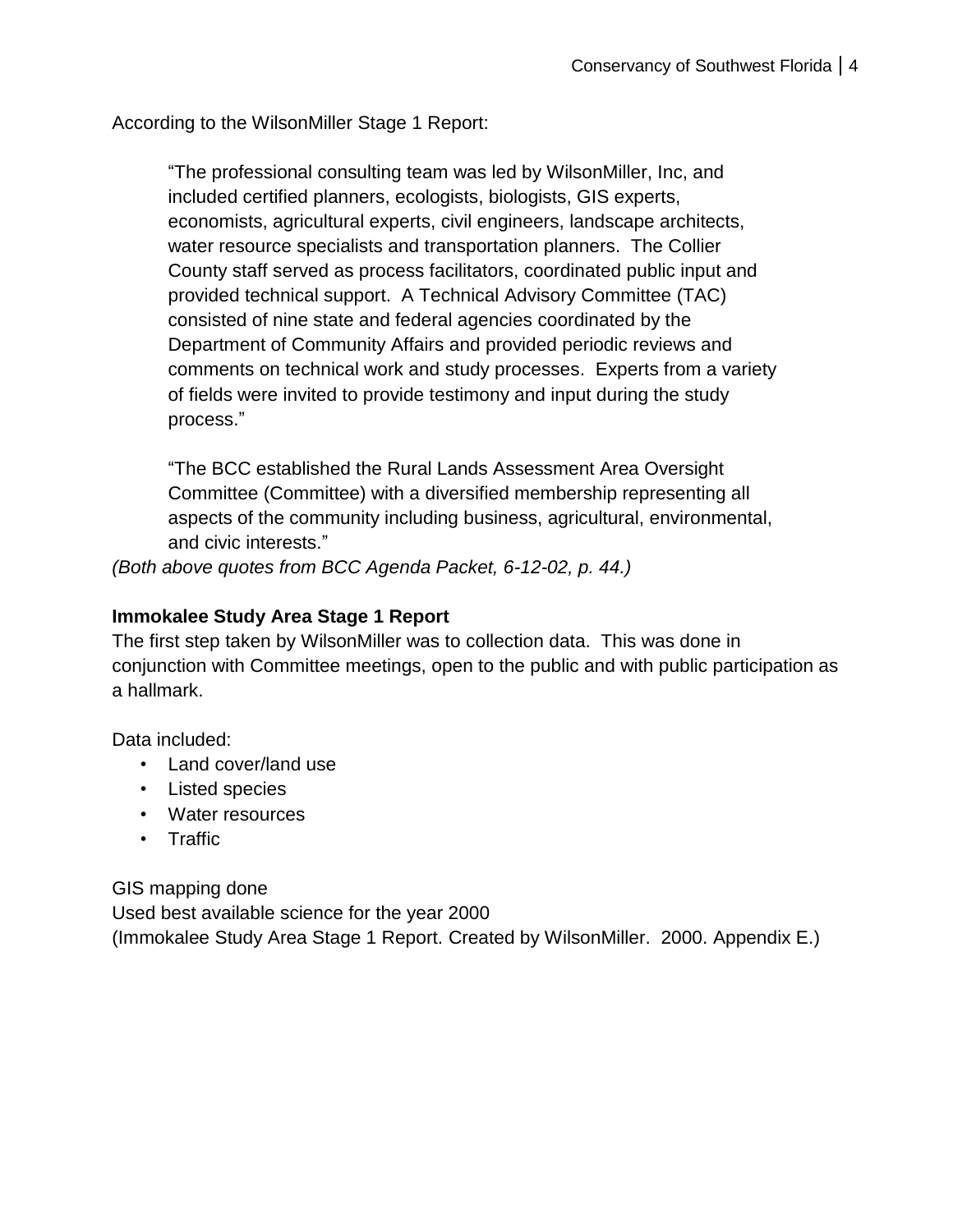The study acknowledged:

"The analyses involving panther habitat for the Study will be complemented by ongoing computer modeling of potential habitat and development of an updated panther recovery plan by interagency committees led by the US Fish and Wildlife Service." *(Immokalee Study Area Stage 1 Report. 2000. WilsonMiller. P. 14.)*

The Stage 1 Report was subject to review by the Committee, the public, all interested parties, and the TAC.

*(Immokalee Study Area Stage 1 Report. 2000. WilsonMiller. P.1)*

The WilsonMiller/ECPO Stage 1 Report was presented to the BCC in Sept. 2001. *(BCC Workshop Agenda Packet 9-26-2001 p. 13)*

## **Report and Recommendations of the Collier County Rural Lands Assessment Area Oversight Committee for the Immokalee Area Study**

Subsequent to the BCC presentation of the Stage 1 Report, WilsonMiller, ECPO, the Committee and the public continued the process by building on the data compiled and testing various planning tools and scenarios. These efforts culminated in the WilsonMiller May 2002 Report and Recommendations of the Collier County Rural Lands Assessment Area Oversight Committee for the Immokalee Area Study.

This report contains a variety of valuable information regarding how the RLSA was created. However, for the purposes on this White Paper, we are focusing on what was stated regarding the magnitude of development capacity contained in the RLSA overlay. The following excerpts are taken from this report and were the basis upon which the Conservancy, as a member of the Committee, assessed the suitability of the RLSA to meet the intent of the Final Order.

The report states:

"Using the current zoning entitlement of 1 dwelling per 5-acres on A-Agriculture zoned land as a control total, the maximum number of dwelling units that could be constructed on the 182,331 acres of privately held land would be 36,466 dwelling units. Using an average gross density for compact rural development of 2.17 dwelling units per gross acre, consistent with the Rural Development Characteristics guidelines discussed previously, only 16,805 acres would need to be set aside for the buildout density in compact rural development as opposed to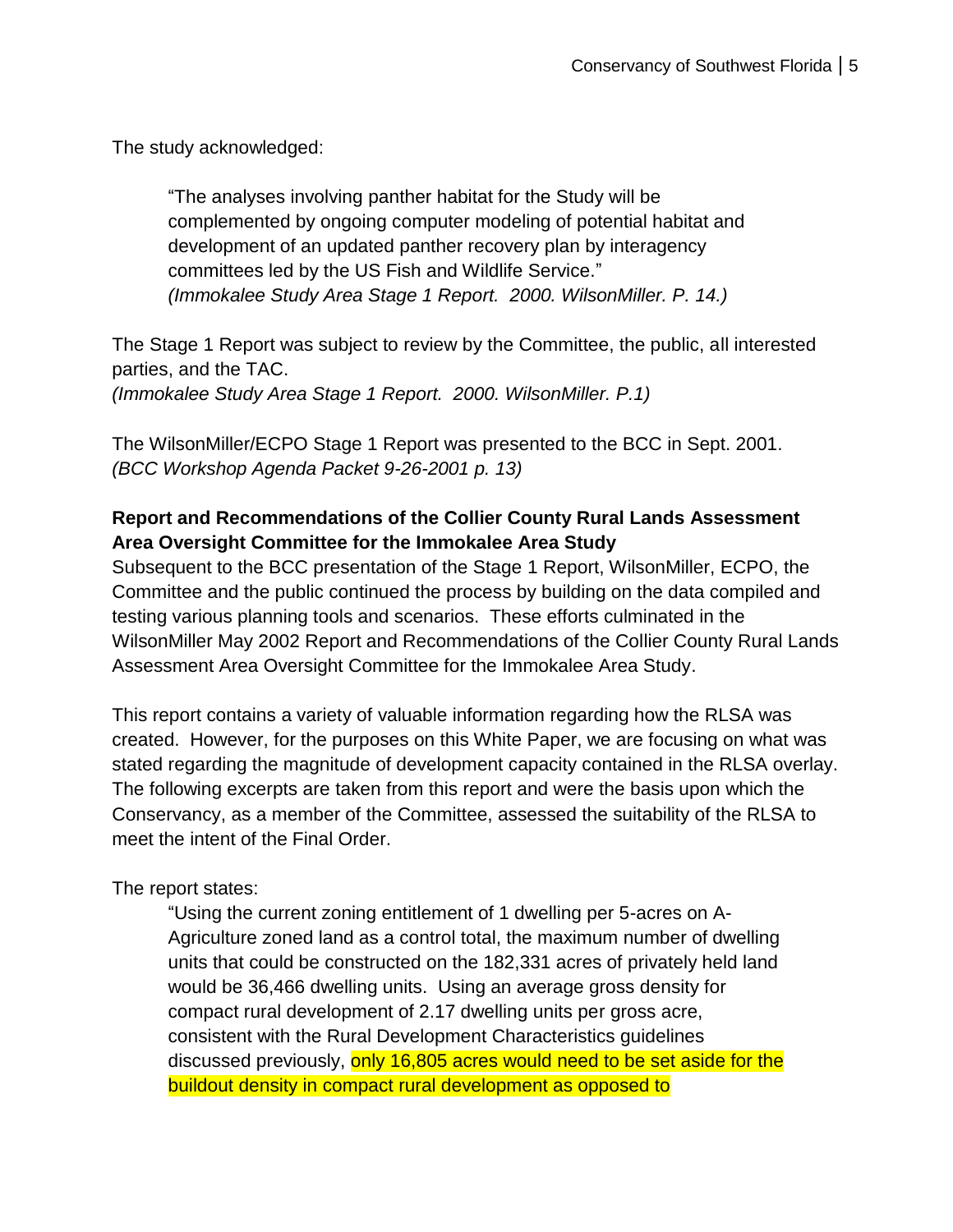accommodating that same number of units on 182,331 acres of 5-acre home sites. The remaining step in the calculation process involves eliminating the credits for the number of acres to be used as Receiving Lands (16,805 X .15 credits per acre = 2,521 credits). The net result is 134,388 credits generated for the rural compact development of 16,805 acres, resulting in an exchange rate of 8.0 Sending Area credits per acre of Receiving Area land."

*(Report and Recommendations of the Collier County Rural Lands Assessment Area Oversight Committee for the Immokalee Area Study page 40. Created by WilsonMiller. 2002. Also contained in the BCC Transmittal Hearing Agenda Packet, June 12, 2002, p.78 – highlights added)*

"The results revealed that the incentive-based stewardship program fulfills all Final Order objectives. Approximately 85,000 acres of the 182,300 acres of privately held lands are delineated as Flow Way, Habitat and Water Retention Stewardship Areas. Approximately 21,000 acres of ACSC land are able to generate credits as SSAs and retain current agriculture activities, and approximately 60,000 acres of non-ACSC land can also retain its agriculture designation. Approximately 16,800 acres are required for compact rural development. In contract, the Baseline Reference with interim NRPAs conserved approximately 40,900 acres and, except for lands in the ACSC, offered little or no protection for the 141,400 acres of agriculture lands that could otherwise be subject to conversion to non-agriculture uses."

*(Report and Recommendations of the Collier County Rural Lands Assessment Area Oversight Committee for the Immokalee Area Study page 41. Created by WilsonMiller. 2002. Also contained in the BCC Transmittal Hearing Agenda Packet, June 12, 2002, p.79 – highlights added)*

As a member of the Committee, this information was key to the Conservancy's vote in support of moving the RLSA concept forward to the transmittal process.

### **BCC Transmittal Hearing**

On June 12, 2002, the BCC held their transmittal hearing. The agenda packet and backup information for the BCC was extensive, but the staff's Executive Summary is the document that boils down, synthesizes and summarizes the intent of the RLSA amendment. Regarding the capacity for development, the below excerpts are important.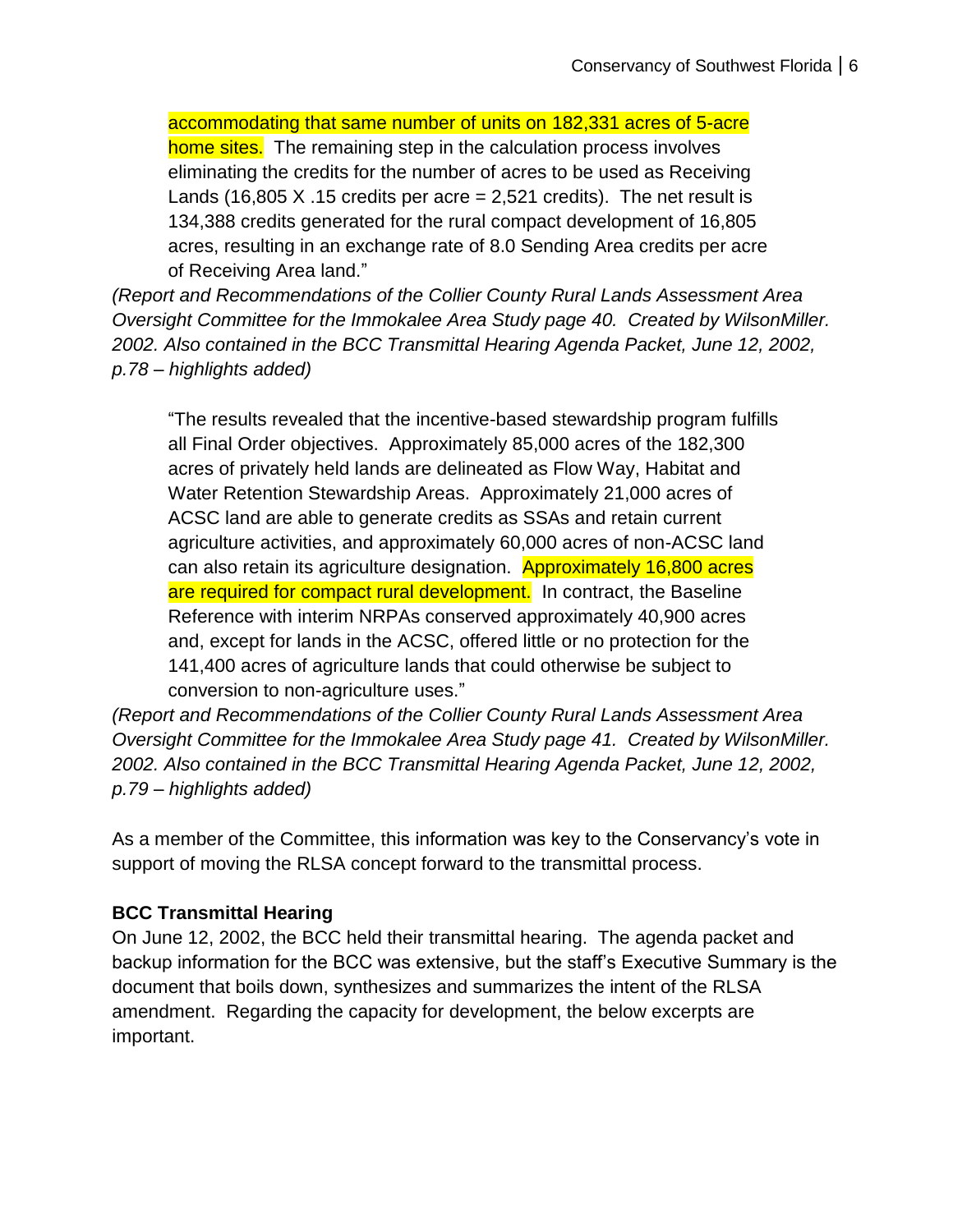"Although there are 115,300+- acres of potential SRAs (Private lands less FSAs and HSAs), it is estimated that the "8 credit requirement" will set aside approximately 16,800 acres, or 9% of the Study Area, for clustered development."

*(Collier County Board of County Commission Transmittal Hearing Executive Summary page 3. June 12, 2002. – highlights added)*

"It is believed that the adoption and implementation of the Rural Lands Stewardship Area will not result in an increase to the total number of allowable dwelling units or population in the Eastern Lands area, but rather result in a re-allocation of the density and population allowed under the baseline standards (pre-Final Order conditions) from a landconsuming checkerboard pattern into compact, clustered development. However, not unlike the Rural Fringe amendments, the potential certainly exists for an increased amount of commercial development and other nonresidential development in the allowed compact, mixed-use developments (towns, hamlets, villages)."

*(Collier County Board of County Commission Transmittal Hearing Executive Summary page 5. June 12, 2002. – highlights added)*

An economic analysis of the RLSA's impacts was completed by Fishkind & Associates, Inc. dated May 15, 2002, and included in the BCC backup materials for the June 12, 2002 Transmittal Hearing. The report looked at the fiscal impact between baseline (1 per 5) and stewardship (utilizing the RLSA). This analysis was limited to review of a subsection of the RLSA for the horizon year of 2025. While this report cannot be used to determine the full fiscal impact of the entire RLSA, one of the assumptions used for the 2025 subarea analysis is key. According to Fishkind both the Baseline and Stewardship options were assumed to "accommodate the same population." *(Collier County Board of County Commission Transmittal Hearing, June 12, 2002, p. 149 – highlights added)*

Such an assumption appears to support the fact that the RLSA was intended to consolidate the existing baseline population in a more compact footprint.

The RLSA was approved for transmittal to the Department of Community Affairs (DCA).

# **Objections, Recommendations and Comments (ORC) Report**

Between transmittal and adoption of the RLSA amendment, DCA and other agencies reviewed and commented on the RLSA.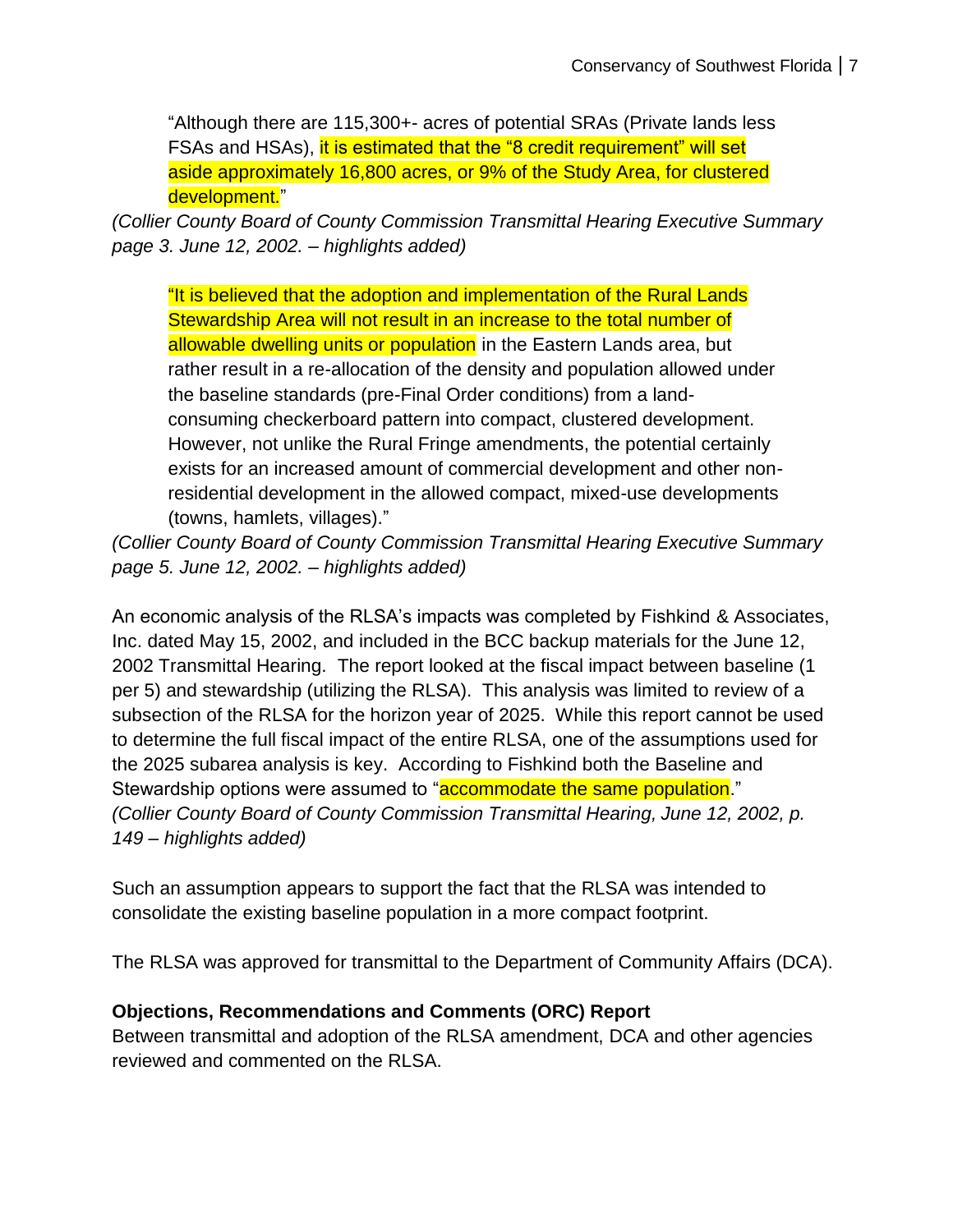What these agencies believed the capacity of development could be within the RLSA overlay can be understood by reading their feedback to DCA regarding the overlay.

Southwest Florida Regional Planning Council

According to the Southwest Florida Regional Planning Council (RPC), in a letter to DCA dated August 8, 2002, the RPC found the RLSA to be consistent with the State Comprehensive Plan.

"SWFRPC staff review find that the proposed amendments to the Comprehensive Plan of Collier County are consistent with the Strategic Regional Policy Plan, August 1995."

This review is based on information provided by the County. *(Letter from Southwest Florida Regional Planning Council RE; Collier County/DCA 02- R2, date 8-8-02, from David Y. Burr, Interim Executive Director to Ray Eubanks, Planning Manager at DCA, Attachment II, p.9)*

"Although there are 115,300+- acres of potential SRAs (Private lands less FSAs and HSAs), it is estimated that the "8 credit requirement" will set aside approximately 16,800 acres, or 9% of the Study Area, for clustered development."

*(Letter from Southwest Florida Regional Planning Council RE; Collier County/DCA 02- R2, date 8-8-02, from David Y. Burr, Interim Executive Director to Ray Eubanks, Planning Manager at DCA, Attachment II, p. 3 – highlights added)*

"The County staff believes that the adoption and implementation of the Rural Lands Stewardship Area will not result in an increase to the total number of allowable dwelling units or population in the Eastern Lands area, but rather result in a re-allocation of the density and population allowed under the baseline standards (pre-Final Order conditions) from a land-consuming checkerboard pattern into compact, clustered development. However, not unlike the Rural Fringe amendments, the potential certainly exists for an increased amount of commercial development and other non-residential development in the allowed compact, mixed-use developments (towns, hamlets, villages)."

*(Letter from Southwest Florida Regional Planning Council RE; Collier County/DCA 02- R2, date 8-8-02, from David Y. Burr, Interim Executive Director to Ray Eubanks, Planning Manager at DCA, Attachment II, p.5 and 6 – highlights added)*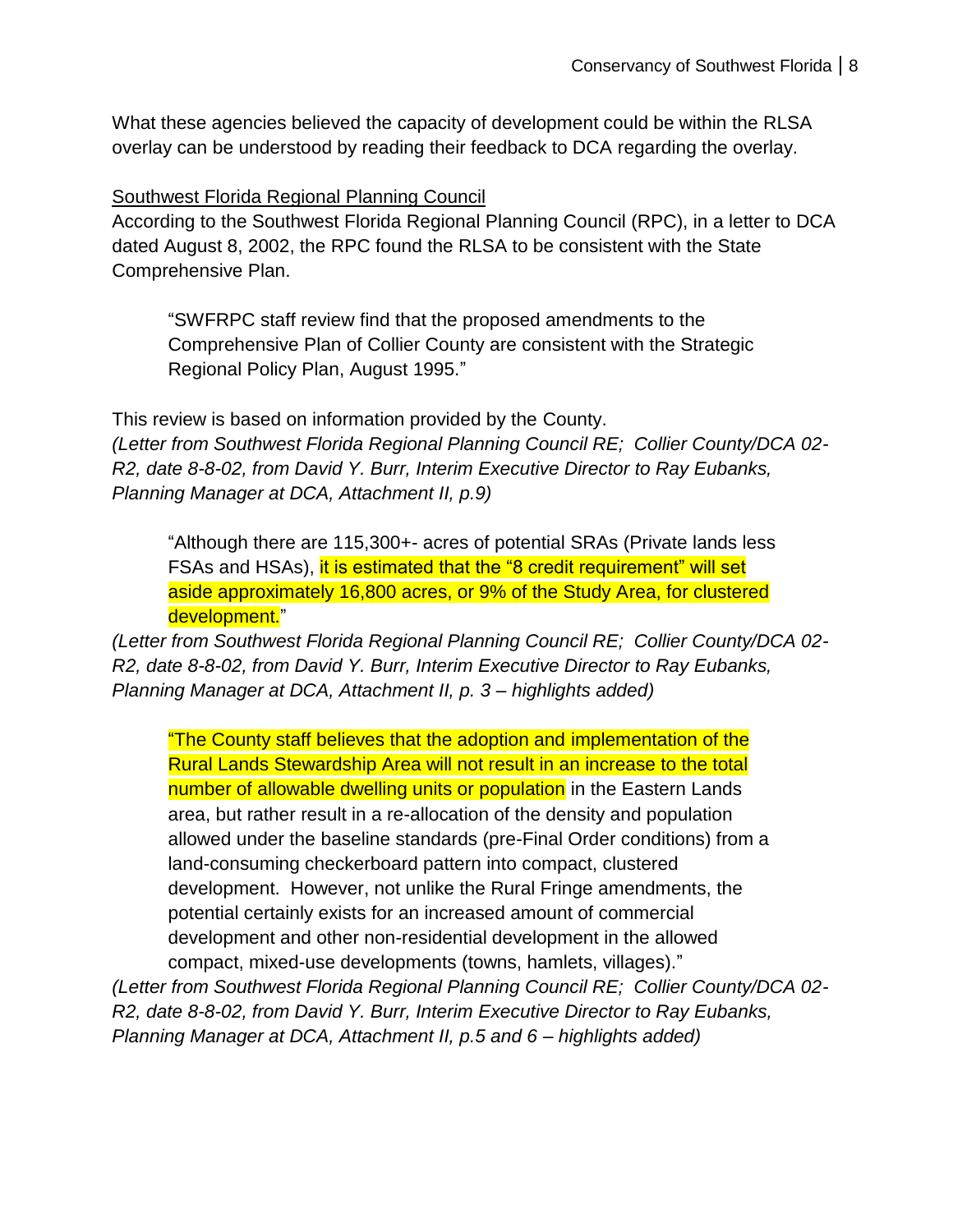# South Florida Water Management District

According to an August 7, 2002 internal memo, submitted to the DCA as part of the ORC process, the South Florida Water Management District concluded, "The amendments appear to have no detrimental effect on water supply issues." *(Memo from Akin Owosina, P.E., Sr. Supervising Hydrologist, Ft. Myers Service Center, SFWMD, to Bonnie Kranzer, PhD., AICP, Lead Planner, Water Supply Planning & Development Division, SFWMD. Subject, Water Supply Issue Review of Comprehensive Plan Amendments for Collier County, Eastern (Rural) Lands Growth Management Plan Amendments (Agricultural Assessment Area (Collier Co, 02-2)), hand corrected to 02-R2. Dated 8-7-02, p.2)*

However, the District based its review of the RLSA's impact on the information provided by the County, thus they were operating under the assumption that,

"It is believes that the adoption and implementation of the Rural Lands Stewardship Area overlay will not result in an increase to the total number of allowable dwelling units or population in the Eastern Lands Area, but rather result in a re-allocation of the density and population allowed under the baseline standards (pre-Final Order conditions) from a landconsuming checkerboard pattern into compact, clustered development. However, not unlike the Rural Fringe amendments, the potential certainly exists for an increased amount of commercial development and other nonresidential development in the allowed compact, mixed-use developments (towns, hamlets, villages)."

*(Memo from Akin Owosina, P.E., Sr. Supervising Hydrologist, Ft. Myers Service Center, SFWMD, to Bonnie Kranzer, PhD., AICP, Lead Planner, Water Supply Planning & Development Division, SFWMD. Subject, Water Supply Issue Review of Comprehensive Plan Amendments for Collier County, Eastern (Rural) Lands Growth Management Plan Amendments (Agricultural Assessment Area (Collier Co, 02-2)), hand corrected to 02-R2. Dated 8-7-02, p.2 – highlights added)*

DCA compiled their feedback and that of the other agencies into the ORC Report, issued September 16, 2002.

The following DCA Objections, and the WilsonMiller/Collier County responses, are relevant to this White Paper.

# DCA Objection – Vagueness

"Policy 1.21 does not provide meaningful guidance regarding the early bonus credit that will be offered in order to jumpstart the program. Policy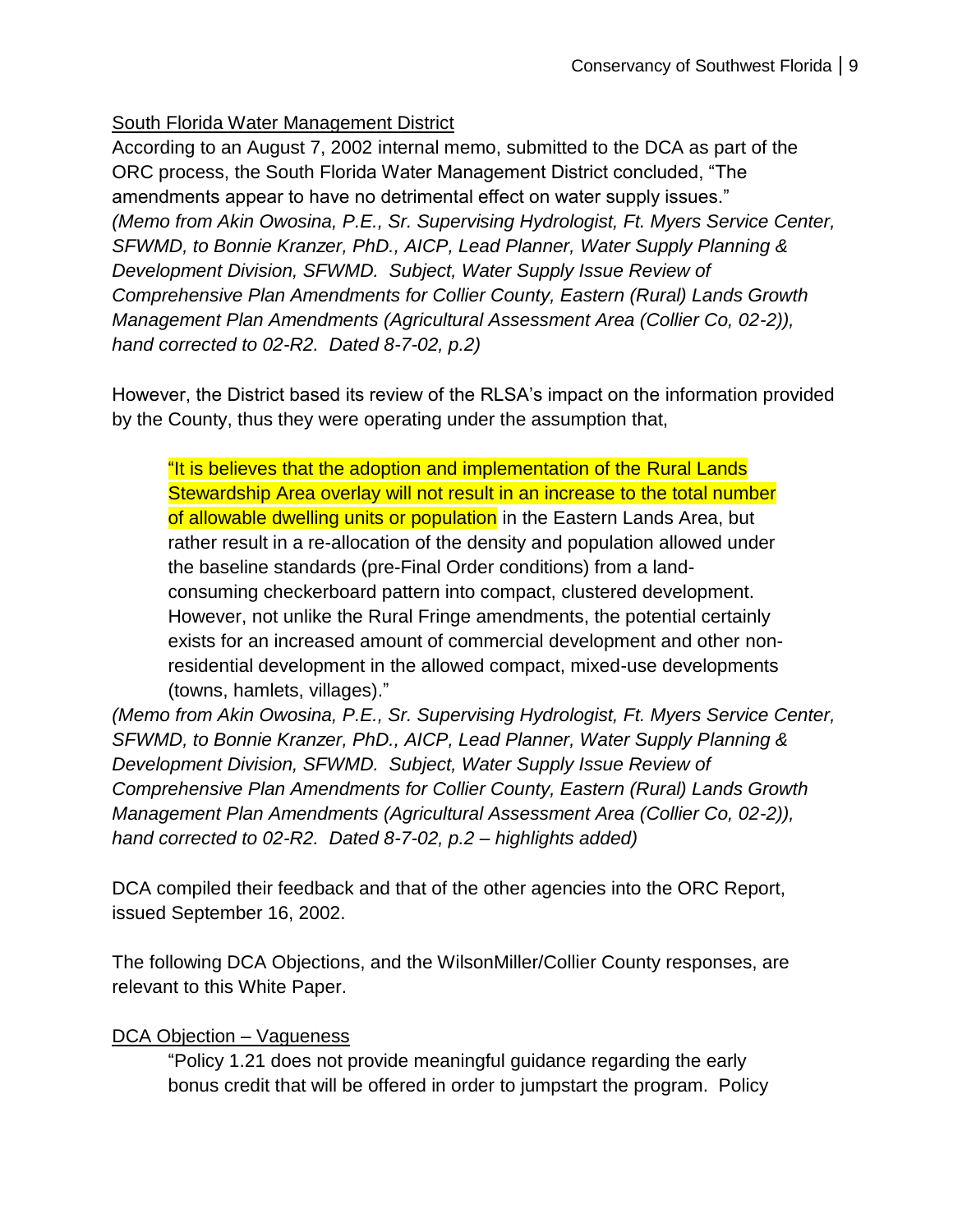3.11 allows additional credits to be awarded for restoration "on a case-bycase basis," but provides no standards for this bonus in the comprehensive plan."

#### WilsonMiller/County Response:

"Policy 1.21 has been revised to provide clear standards. A maximum number of bonus Credits has been identified."

And:

"Policy 3.11 has been revised to provide a specific number of Credits for restoration land dedication and restoration implementation."

This is the point where the Conservancy has been told the capacity of the program increased by approximately 230%, based on the addition of credits into these 2 policies that could generate 3 times as many credits as the program initially allowed. Notwithstanding this fact, note below how WilsonMiller/Collier County addresses the following DCA Objection.

#### DCA Objection:

"The proposed amendment does not include specific guidelines and criteria to ensure that development in the Stewardship Receiving Areas will discourage urban sprawl and present the premature conversion of agricultural land."

#### DCA Recommendation:

"Revise the relevant policies to provide adequate guidelines, standards and criteria within the comprehensive plan that will clearly define the form of the Towns, Villages and Hamlets to ensure a cohesive, balanced development that will produce a viable community."

### WilsonMiller/County Analysis:

"The primary features of the RLSA Overlay that discourage the proliferation of urban sprawl are summarized below," and include the following:

"The population to be accommodated under the Overlay is the same population projected by Collier County for the RLSA prior to the amendment. The premise of the RLSA study has been consistent since its outset with respect to its reliance on previously projected population data. The form of compact rural development established as a result of the Overlay reduces the potential for sprawl by allowing that population to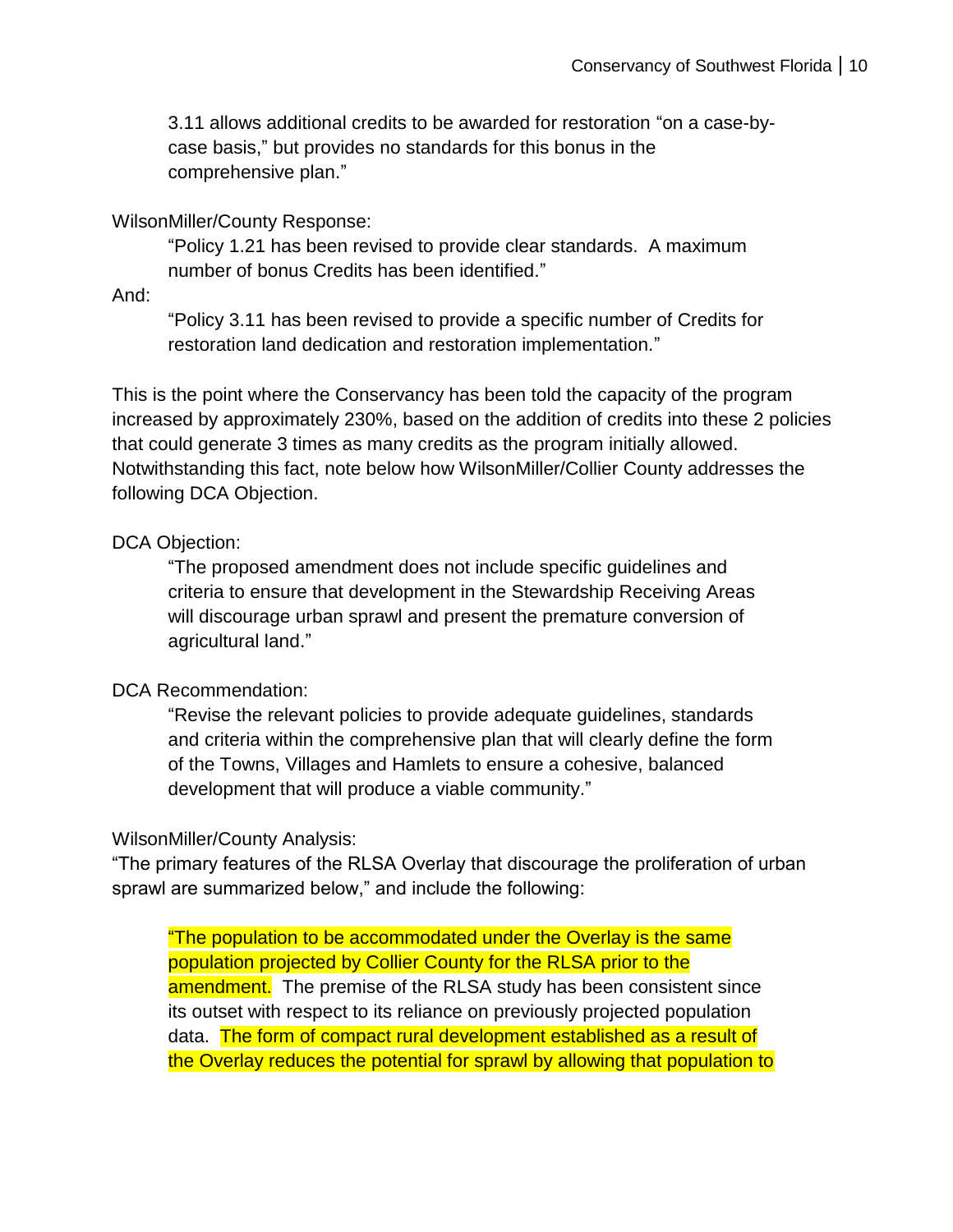be accommodated on a development footprint that is approximately 90% less than required without the Overlay."

And:

"At full implementation, approximately 90% of the entire RLSA will be open space."

*(The above information and quotes were taken from the ORC Response. Response to DCA's Objections, Recommendation, and Comments Report for Collier County Comprehensive Plan Amendment 02-R2. According to the footer, the document appears to originate from "10/8/02 – 113190 Ver. 02!-MPerry" from WilsonMiller. Additional input appears to have come from Collier County. As included in the BCC Agenda Packet, 10-22-18 pp. 35 – 57 – highlights added)*

### **Environmental Advisory Council (EAC) and Collier County Planning Commission (CCPC) Adoption Hearings**

On October 16, 2002, the EAC held their adoption hearing for the RLSA amendment. On October 17, 2002, the CCPC held their adoption hearing. What information was provided to these recommending advisory boards within the County staff's October 11, 2002 memo regarding the RLSA?

"Although there are 93,000 +- acres of potential SRAs (private land less FSAs and HSAs), it is estimated that the "8 credit requirement" will set aside approximately 16,800 acres, or 9% of the Study Area, for clustered development."

*(October 11, 2002 County Memo contained in the CCPC adoption hearing packet, as contained in the 10-11-02 BCC Agenda Packet p.24 – highlights added)*

"It is believed that the adoption and implementation of the Rural Lands Stewardship Area Overlay will not result in an increase to the total number of allowable dwelling units or population in the Eastern Lands area, but rather result in a re-allocation of the density and population allowed under the pre-Final Order conditions from a land-consuming checkerboard pattern into compact, mixed-use developments. The potential exists for an increased amount of commercial development – and other nonresidential development in the allowed compact, mixed-use developments – beyond that presently permitted in the Agricultural/Rural designation."

*(October 11, 2002 County Memo contained in the CCPC adoption hearing packet, as contained in the 10-11-02 BCC Agenda Packet p.27 – highlights added)*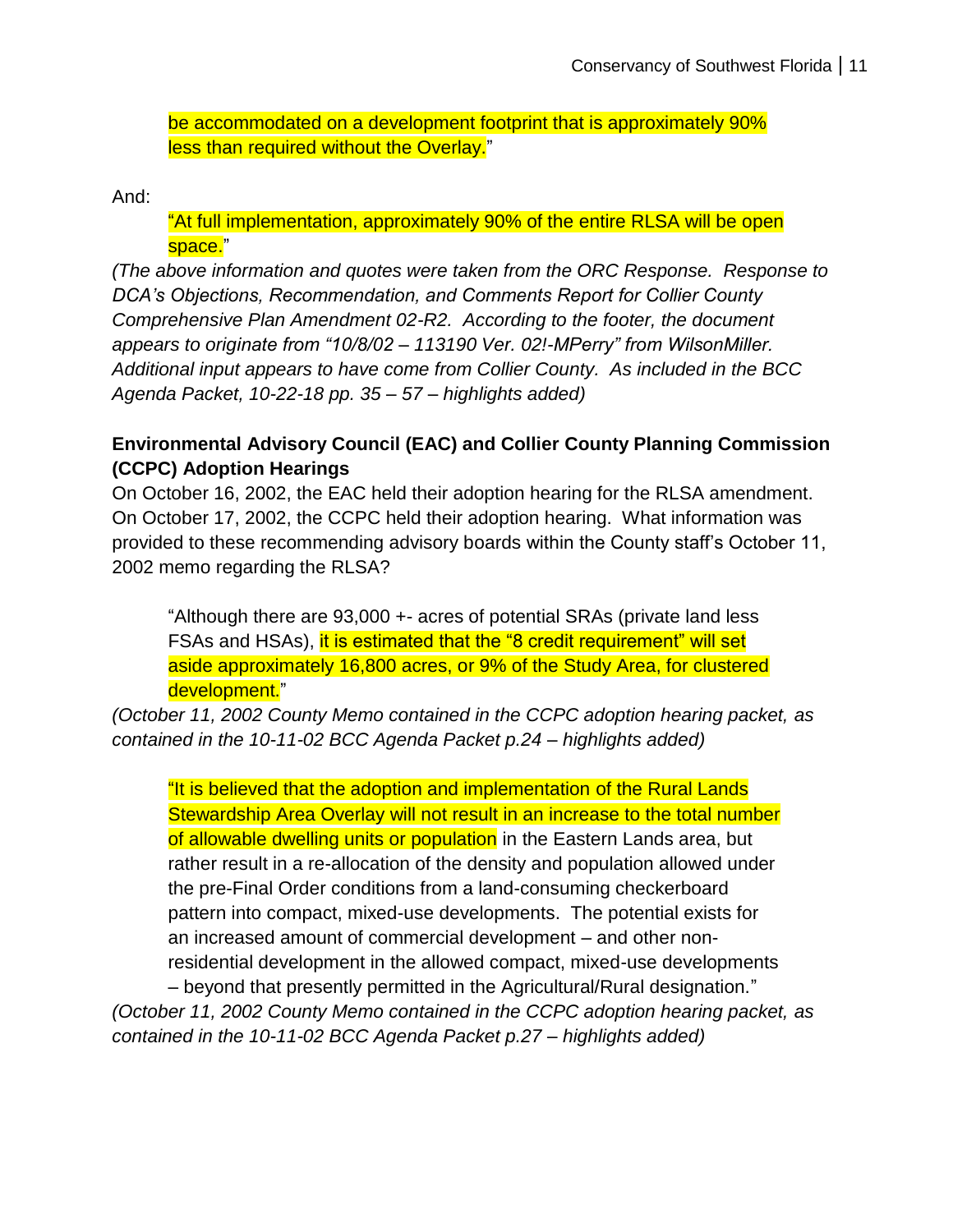# **BCC Adoption Hearing**

Excerpts from the Executive Summary:

"Although there are 93,000 +- acres of potential SRAs (private land less FSAs and HSAs), it is estimated that the "8 credit requirement" will set aside approximately 16,800 acres, or 9% of the Study Area, for clustered development."

*(BCC Executive Summary 10-22-18 Adoption Hearing, p. 3 – highlights added)*

And:

"It is believed that the adoption and implementation of the Rural Lands Stewardship Area Overlay will not result in an increase to the total number of allowable dwelling units or population in the Eastern Lands area, but rather result in a re-allocation of the density and population allowed under the pre-Final Order conditions from a land-consuming checkerboard pattern into compact, mixed-use developments. The potential exists for an increased amount of commercial development – and other nonresidential development in the allowed compact, mixed-use developments – beyond that presently permitted in the Agricultural/Rural designation." *(BCC Executive Summary 10-22-18 Adoption Hearing, p. 5 – highlights added)*

However, it is important to remember that the RLSA is, for the most part, a voluntary program. Therefore, except in the Flowway Stewardship Areas and Habitat Stewardship Areas, 1 per 5 ranchettes are still allowed, in addition to towns, villages, hamlets and CRDs.

*(See RLSA Group 1-5 policies)*

# Post-Adoption

It is interesting also to note that post-adoption, the "public" face of the RLSA was still touted as consistent with the documentation provided during the journey from Final Order to adoption. In a June 19, 2003 press release from Barron Collier Companies regarding Ave Maria, the media piece states:

"Ultimately, the Rural Lands Stewardship Program could protect 90% of uplands and wetlands and 80% of all agricultural resources in the study area, while requiring approximately 10% of the development footprint allowed through conventional 5-acre zoning."

*(Barron Collier Companies press release titled First Lands Set Aside in Rural Stewardship Program, with Tom Jones as the contact)*